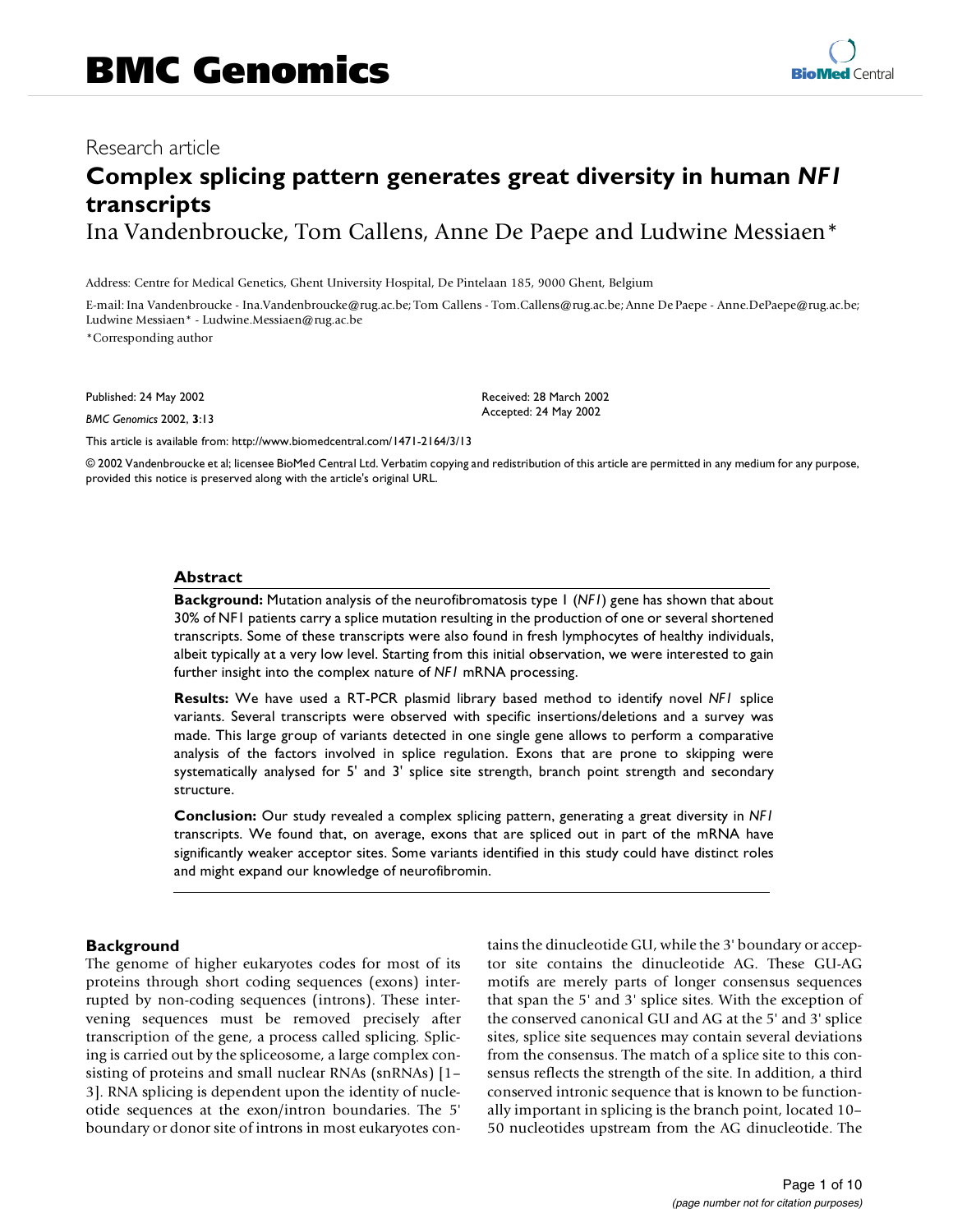branch point is characterised by a rather weak consensus sequence YURAY [4]. In the first step of splicing the 2' hydroxyl of an adenosine of the branch point attacks the phosphate at the 5' splice site, producing a free 5' exon and a lariat intermediate. During the second step, the 3' hydroxyl of the 5' exon attacks the phosphate at the 3' splice site, yielding a ligated mRNA and a lariat intron.

Now that the total human genome has been sequenced, the surprising outcome is that differences between humans and other organisms are not reflected by the genome complexity. Alternative splicing might play a role in this apparent discrepancy. Alternative splicing is an important mechanism to create protein diversity and to regulate gene expression in a tissue- or developmentalspecific manner. To understand the mechanism of alternative splice site selection the identification of all *cis*[-act](http://www.fruitfly.org/seq_tools/splice.html)[ing elements that contribute to the efficiency with which](http://www.fruitfly.org/seq_tools/splice.html) splice sites are recognised must be taken into account. These include 1) the strength of the 3' and 5' splice sites, which can be calculated using the consensus values that were determined by Shapiro and Senepathy [5] or by the Splice Site Prediction program by Neural Networks (SSPNN, [http://www.fruitfly.org/seq\_tools/splice.html] ) which takes more known sequences into account, 2) the branch point sequences and 3) certain sequences such as exonic splicing enhancers (ESE) that can activate the use of a weak 3' splice site or elements such as exonic splicing silencer elements (ESS) that inhibit splicing [1]. In addi[tion to these](http://www.fruitfly.org/seq_tools/splice.html) *cis*-acting elements, exon length [6] and secondary structure have also been mentioned to play a role in splicing [7].



#### **Figure 1**

**Representative restriction pattern of eight colonies of NF1-F4 digested with** *Ava***II.** (1)-(4), (7), (8): full length NF1-F4, (5): NF1-∆E30, (6): NF1-∆[E30, E36/E37]

Neurofibromatosis type 1 (NF1) is an autosomal dominantly inherited disorder affecting one in 3500 individuals [8]. The gene spans 350 kb of genomic DNA and encodes approximately 13 kb mRNA containing 60 exons. Three exons (9br, 23a and 48a) are known to be subjected to alternative splicing and these isoforms were also detected at the protein level with isoform-specific antibodies [9,10]. Four additional alternative transcripts were described (ex29-, ex30-, ex29/30- and the N-isoform) but no further analysis at the protein level was reported [11,12]. During mutation analysis in the *NF1*-gene we disclosed several additional splice variants in which specific exons were skipped and that were also present in fresh lymphocytes of non-affected persons, albeit typically at a low level [13]. Several other studies also report the existence of lowly expressed splice *NF1* variants. Some of these variants are more abundant when RNA is analysed from aged blood or from blood that was kept at a non-physiological temperature [13–16]. Starting from this initial observation, we were interested to determine the extent of aberrant and/ or alternative splicing in *NF1*. A RT-PCR plasmid library was made to identify new *NF1* splice variants. We have made a survey of these variants and searched systematically for a number of factors involved in splice site selection aiming to explain the observed variants.

#### **Results and discussion**

#### *Identification of novel NF1 splice variants in normal cells*

The entire NF1-coding region from two normal non-affected individuals was amplified in 5 overlapping segments by RT-PCR according to Heim [17] starting from fresh blood leukocytes. As expression of specific NF1 transcripts can change due to environmental changes [13– 16,18], we extracted the RNA immediately after blood drawing, allowing to identify splice variants that are not induced by stress factors. Plasmid libraries were created and 150 colonies per fragment were lysed and reamplified with the same primers in order to search for the presence of minor splice variants. The PCR products were digested with a restriction enzyme and separated by electrophoresis on an agarose gel (Fig. 1). For the five fragments, a total of 114 clones out of 750 colonies in total showed a different restriction pattern. Sequence analysis of the inserts revealed that these represented NF1 transcripts with specific insertions/deletions. Some of these resulted from cryptic splice site usage, others were found to have deletions precisely at the exon boundaries ('exon skipping'), very few resulted from intron retention. All variants that were found are summarised in Fig. 2. Transcripts containing more than one change per single transcript were also identified. Some changes were in frame (14 variants, green in Fig. 2) others were out of frame (32 variants, red in Fig. 2) and hence would lead to a premature stop codon. All together, 46 different transcripts were detected. The number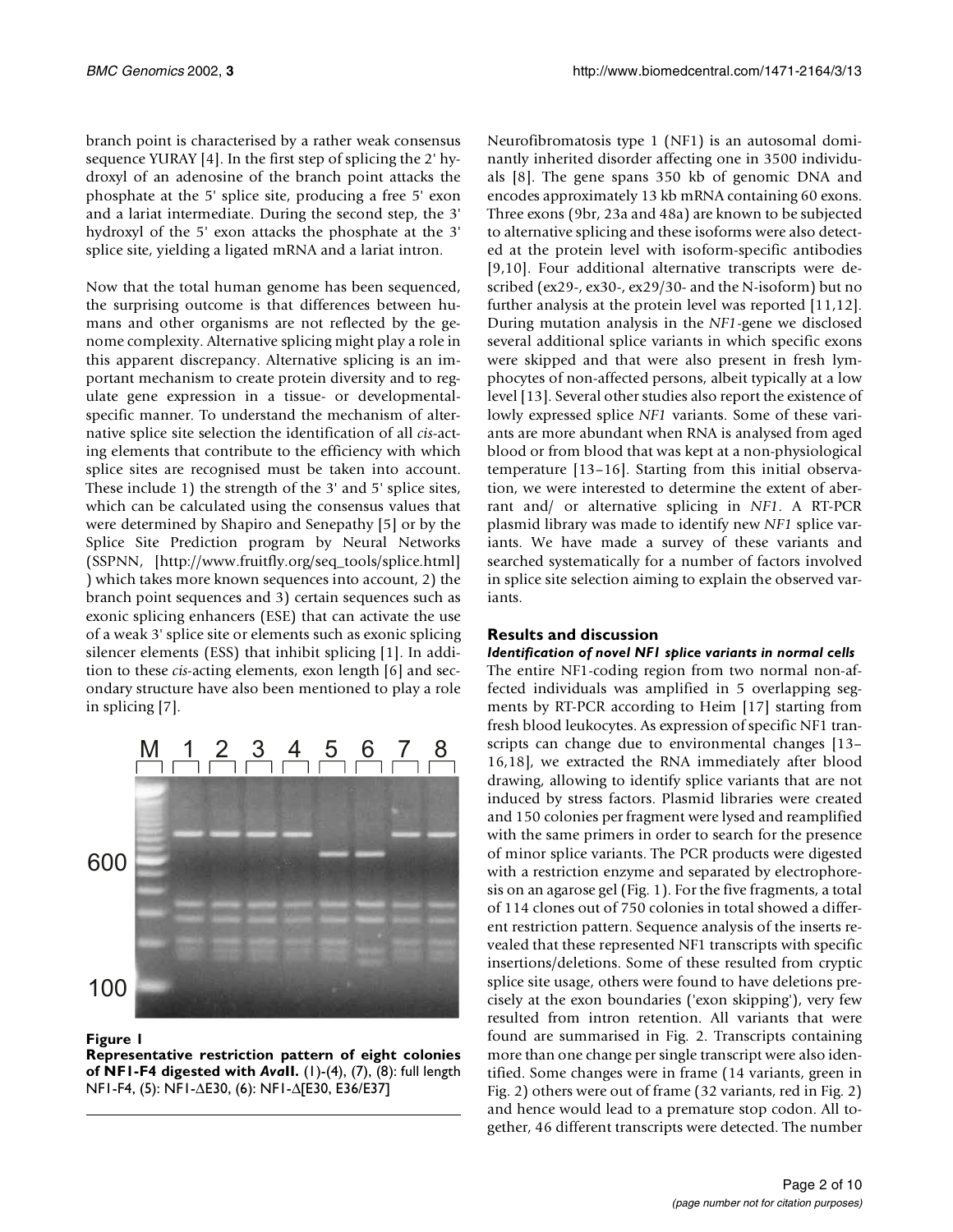

#### **Figure 2**

**Schematic representation of all splice variants detected in five overlapping** *NF1* **fragments.** In frame events are indicated in green whereas out of frame events are red. Transcript variants described in blue are identical to misspliced transcripts, described previously for NF1 patients, caused by a genomic mutation. The number of colonies detected containing a specific variant is indicated between brackets.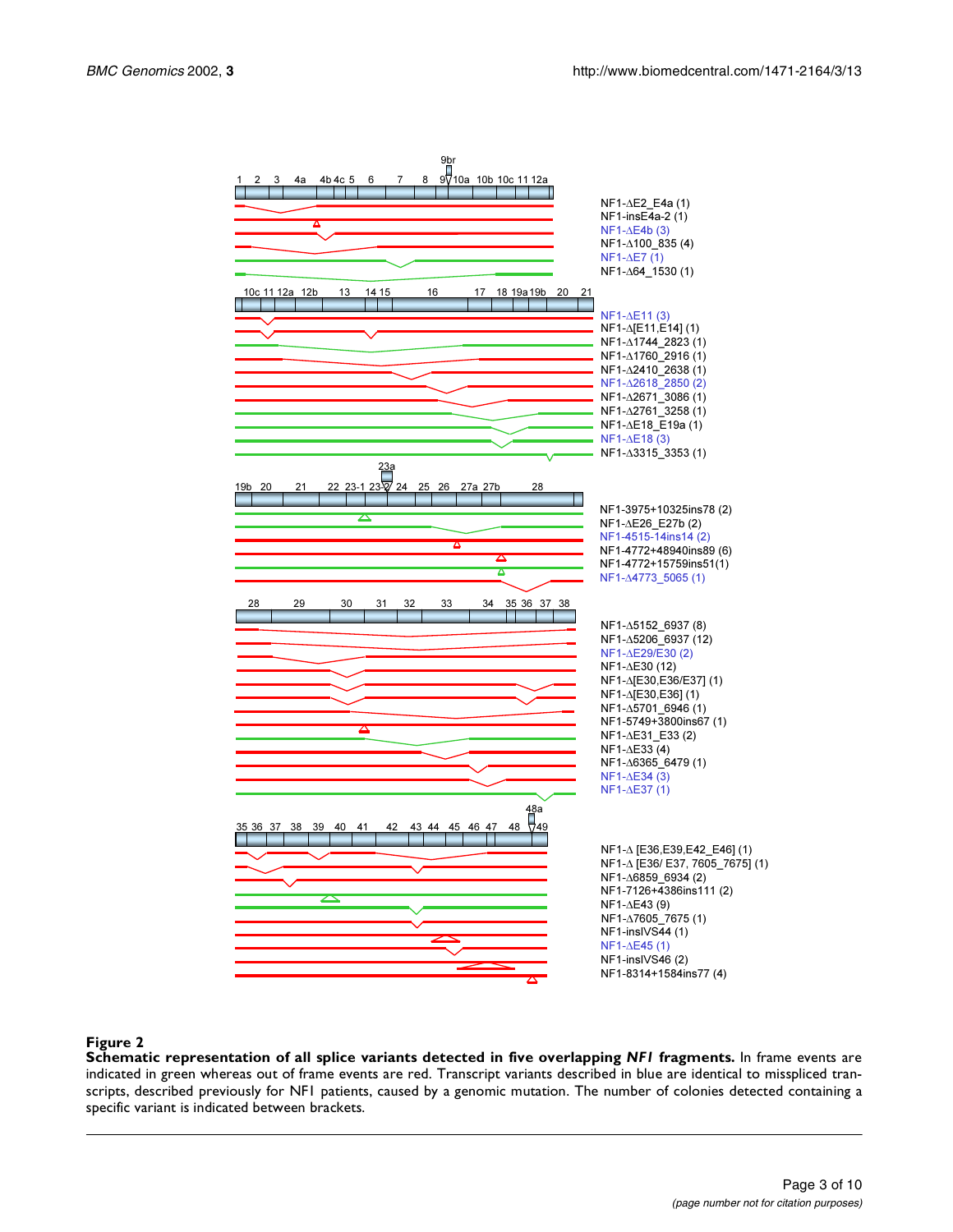of abnormal sized transcripts is not exhaustive as only 150 colonies per fragment were analysed (750 colonies in total). The frequency of each clone captured is indicated between brackets in Fig. 2. This frequency might indicate that some NF1 transcripts are more abundant in blood, as compared to rarer NF1 transcript variants. Some of these variants have been independently observed by other groups: NF1ins4a-2 [14–16], NF1∆E4b [14–16], NF1∆E7 [15,19], NF1∆E29/E30 [11], NF1∆E30 [11], NF1∆E33 [16], NF1∆E34 [16], NF1∆E37 [15,16], NF1∆E43 [16], NF1-∆7605–7675 [16] and NF1∆E45 [16]. Some of these transcripts increased with time or cold shock [14,16]. It has been shown that  $\sim$ 30 % of NF1 germline mutations result in splicing errors [13,20]. The vast majority of them are due to alterations outside the canonical AG/GT acceptor and donor splice sites. Some of the splice variants identified in this study are identical to misspliced transcripts formed by the mutant allele carrying a specific mutation in NF1 patients (11 variants, blue in Fig. 2). For example, the NF1-∆2618\_2850 transcript was found in a NF1 patient carrying an IVS16+3del6 [13] mutation. In this patient mutation at the splice donor of exon 16 leads to the constitutively activation of the cryptic donor present in exon 16 at position 2618 that normally is used in only a minor proportion of the transcripts.

#### *Role of splice site strength in splice site selection*

Intensive effort has already been made to understand the mechanisms involved in splice site selection. Because we detected such a large group of variants in one single gene, a detailed examination of the different parameters that play a role in alternative splice regulation could be performed and compared statistically. Early splice site choice in mammals involves protein-protein interactions across the exon, as is proposed in the exon definition model of Berget [21]. Exon definition is mediated in part by SR proteins bridging between the small nuclear ribonucloprotein (snRNP) U1 at a downstream 5' splice site and the U2AF heterodimer at the upstream 3' splice site. First we calculated the strength of the 5' and 3' splice sites of all constitutive and alternative exons and of all deletions and insertions reported in this study. Calculations were per-formed using the Splice Site Prediction by Neural [Net](http://www.fruitfly.org/seq_tools/splice.html)work (SSPNN, [http://www.fruitfly.org/seq\_tools/ splice.html] ) program (Table [1](#page-3-0)). In general, sequences that show a better match to the consensus sequences, indicated by a higher calculated score, are considered to be 'strong', as specificity of the splicing reaction is mediated in part by RNA-RNA interactions between these sequences and snRNA molecules. The calculated scores demonstrate [that deletions or insertions sometimes occur at strong](http://www.fruitfly.org/seq_tools/splice.html) [cryptic splice sites \(e.g. the NF1-](http://www.fruitfly.org/seq_tools/splice.html)∆2618\_2850 variant), whereas in a few cases no or only a weak consensus splice site was found (score of < 0.7: underscored in Table [1](#page-3-0), e.g.

NF1-∆5701\_6946). The latter might result from aberrant splicing or PCR artefacts.

<span id="page-3-0"></span>We wanted to examine whether an association exists between the observed splicing pattern and splice site strength. To this end, a comparison of the scores was made between those single exons that were spliced out in a fraction of the mRNA (bold in Table [1](#page-3-0)), including the alternative exons 9br, 23a and 48a, and the mean values for all *NF1* exons (Table [2\)](#page-3-0). Skipping of more than one exon probably involves other factors and mechanisms than those based on splice parameters alone. The exon definition model is no more applicable as the distance would be too long to accommodate exon-bridging interactions. Therefore, only exons that were spliced out *individually* were compared to the mean values. The SSPNN program gave the exons that can become skipped a significantly lower score  $(0.63, p = 0.03)$  at the acceptor site, compared to the mean *NF1* acceptor score for all *NF1* exons (0.81). No such correlation could be found at the donor site. Exon bridging interactions may occur less efficiently as a result of weak binding of splice factors at the acceptor site, thus modulating the splicing efficiency. This finding underlines the importance of the acceptor site in splice site selection. This is in agreement with a recent study [22] in which it was shown that mutating the acceptor site to a stronger site was more effective for full intron splicing of an alternative intron, than strengthening the donor site. Likewise, there was an inverse relationship found between the length of the polythimidine tract, which influences the acceptor strength, at the exon 9 acceptor site and the proportion of exon 9 deleted *CFTR* mRNA transcripts [23]. Our results indicate that acceptor splice site strength is an important parameter in the regulation of *NF1* splicing.

#### *Role of branch point position and strength*

Some studies have pointed to the importance of the branch point in alternative splicing [24,25]. The distance between the branch point and the 3' splice site and the base pairing of the branch point with the U2RNA is important for splicing. The majority of branch points used in vertebrate splicing are between 10 and 50 nucleotides upstream from the acceptor splice site. We have analysed 1) the position of the putative branch point sequence and 2) the match of the putative branch point sequence to the loosely defined consensus YURAY. We developed a program to calculate the strength of a branch point. The region between -50 and -10 upstream from the acceptor site was examined for a branch point signal and the corresponding branch point score was calculated (Table [1](#page-3-0)). A relatively low score points to a suboptimal branch point or to a branch point situated outside the chosen window (-50, -10). Branch points located at long distances are also suboptimal. However, mean branch point strength (Table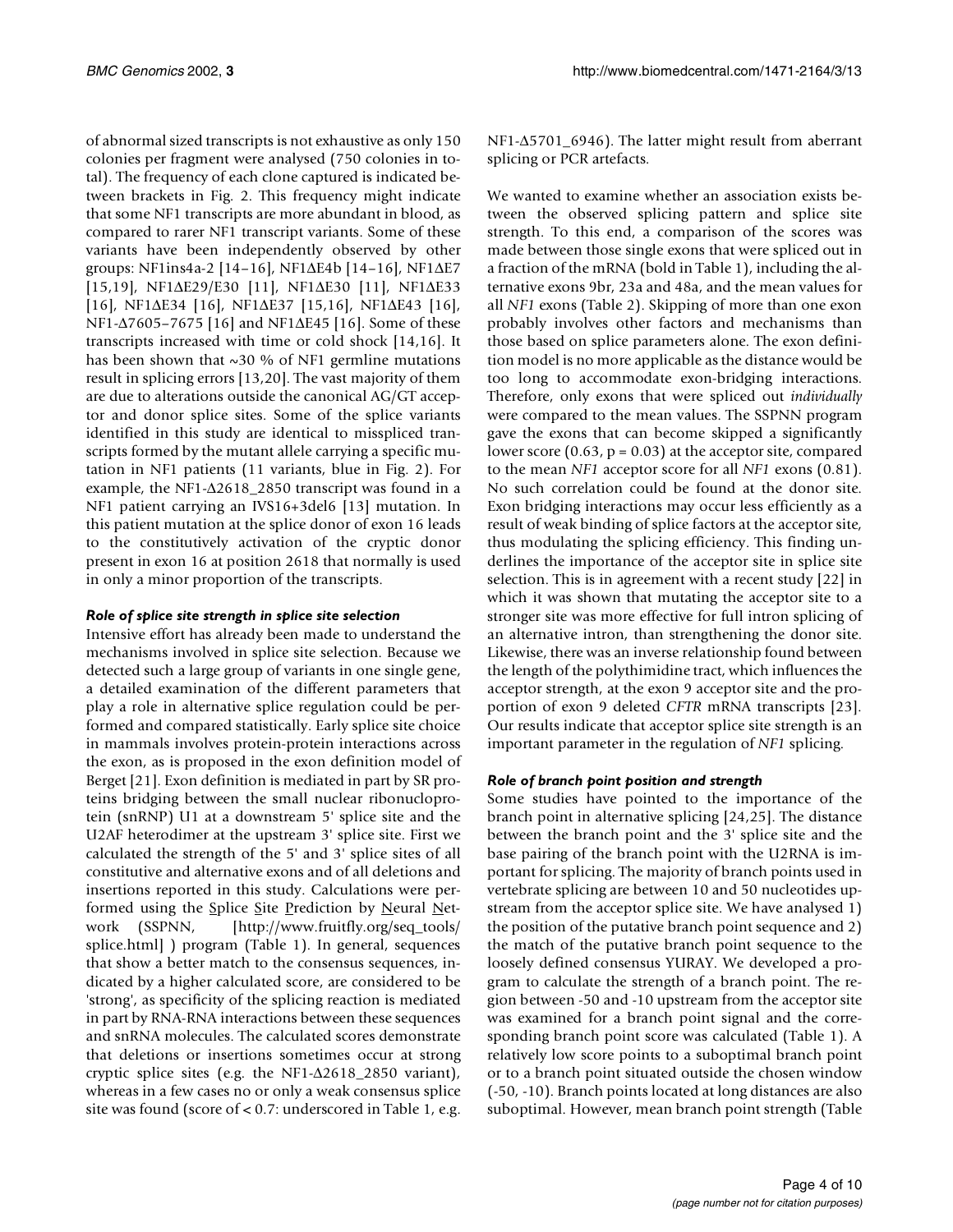| Exon nr.         | Frame                                            | Score acceptor | Score donor  | Branch point score | Branch point position |  |
|------------------|--------------------------------------------------|----------------|--------------|--------------------|-----------------------|--|
| Exon I           | IF                                               |                | 0.91         |                    |                       |  |
| Exon 2           | IF                                               | 1.00           | 0.99<br>0.84 |                    | 38                    |  |
| Exon 3           | IF                                               | 0.79           | 0.99<br>1.00 |                    | 31                    |  |
| Exon 4a          | OF                                               | 0.81           | 0.99<br>0.77 |                    | 16                    |  |
| Exon 4b          | OF                                               | 1.00           |              | 1.00<br>0.97       |                       |  |
| Exon 4c          | OF                                               | 0.66           | 1.00         | 0.87               |                       |  |
| Exon 5           | OF                                               | 0.99           | 0.99         | 0.74               | 38<br>49              |  |
| Exon 6           | OF                                               | 0.55           | 1.00         | 0.97               | 30                    |  |
|                  | IF                                               | 0.64           | 0.93         | 0.87               | 23                    |  |
| Exon 7           | IF                                               |                |              |                    |                       |  |
| Exon 8           |                                                  | 0.68           | 0.99         | 0.74               | 33                    |  |
| Exon 9           | IF                                               | 1.00           | 0.99         | 0.90               | 37                    |  |
| Exon 9br         | IF                                               | 0.05           | 0.96         | 0.82               | 36                    |  |
| Exon 10a         | IF                                               | 0.98           | 0.99         | 0.92               | 47                    |  |
| Exon 10b         | IF                                               | 0.98           | 0.86         | 0.98               | 26                    |  |
| Exon 10c         | IF                                               | 0.99           | 0.99         | 0.82               | 27                    |  |
| Exon II          | ΟF                                               | 0.01           | 0.79         | 0.73               | 42                    |  |
| Exon 12a         | OF                                               | 0.23           | 1.00         | 0.82               | 36                    |  |
| Exon 12b         | IF                                               | 0.98           | 0.19         | 0.87               | 20                    |  |
| Exon 13          | OF                                               | 0.72           | 0.99         | 0.71               | 28                    |  |
| Exon 14          | ΟF                                               | 0.65           | 0.99         | 0.88               | 36                    |  |
| Exon 15          | IF                                               | 0.97           | 1.00         | 0.88               | 34                    |  |
| Exon 16          | IF                                               | 0.46           | 0.92         | 0.97               | 43                    |  |
| Exon 17          | OF                                               | 0.99           | 1.00         | 0.82               | 35                    |  |
| Exon 18          | IF                                               | 0.98           | 0.99         | 0.98               | 32                    |  |
| Exon 19a         | IF                                               | 0.98           | 0.94         | 0.67               | 43                    |  |
| Exon 19b         | IF                                               | 0.99           | 0.13         | 0.90               | 31                    |  |
| Exon 20          | OF                                               | 0.96           | 0.79         | 0.82               | 43                    |  |
| Exon 21          | OF                                               | 0.90           | 0.99         | 0.69               | 26                    |  |
| Exon 22          | IF                                               | 0.99           | 0.92         | 0.99               | 23                    |  |
| Exon 23-1        | OF                                               | 0.99           | 0.75         | 0.76               | 28                    |  |
|                  | OF                                               |                |              |                    |                       |  |
| <b>Exon 23-2</b> |                                                  | 1.00           | 0.98         | 0.74               | 38                    |  |
| Exon 23-a        | IF                                               | 0.95           | 0.98         | 0.90               | 15                    |  |
| Exon 24          | IF                                               | 0.99           | 0.41         | 0.87               | 29                    |  |
| Exon 25          | OF                                               | 0.91           | 0.88         | 0.98               | 29                    |  |
| Exon 26          | IF                                               | 0.79           | 1.00         | 0.97               | 20                    |  |
| Exon 27a         | IF                                               | 0.49           | 0.53         | 0.97               | 31                    |  |
| Exon 27b         | IF                                               | 0.99           | 0.99         | 0.90               | 27                    |  |
| Exon 28          | OF                                               | 1.00           | 0.98         | 0.97               | 32                    |  |
| Exon 29          | OF                                               | 0.81           | 0.97         | 0.82               | 38                    |  |
| Exon 30          | OF                                               | 0.98           | 0.96         | 0.75               | 18                    |  |
| Exon 31          | OF                                               | 0.98           | 0.58         | 0.97               | 19                    |  |
| Exon 32          | IF                                               | 0.78           | 0.99         | 0.77               | 33                    |  |
| Exon 33          | OF                                               | 0.99           | 1.00         | 0.74               | 27                    |  |
| Exon 34          | OF                                               | 0.93           | 0.41         | 0.76               | 24                    |  |
| Exon 35          | OF                                               | 0.98           | 1.00         | 0.90               | 46                    |  |
| Exon 36          | OF                                               | 0.56           | 0.89         | 0.72               | 28                    |  |
| Exon 37          | IF                                               | 0.09           | 0.99         | 0.82               | 42                    |  |
| Exon 38          | IF                                               | 0.93           | 1.00         | 0.89               | 29                    |  |
| Exon 39          | OF                                               | 0.47           | 0.82         | 0.90               | 29                    |  |
| Exon 40          | IF                                               | 1.00           | 0.70         | 0.89               | 35                    |  |
| Exon 41          | OF                                               | 0.98           | 1.00         | 0.84               | 23                    |  |
| Exon 42          | OF                                               | 0.98           | 0.73         | 0.82               | 27                    |  |
|                  | IF                                               |                |              |                    |                       |  |
| Exon 43          |                                                  | 0.99           | 0.77         | 0.84               | 4                     |  |
| Exon 44          | $\mathsf{OF}% _{T}\left( \mathcal{M}_{T}\right)$ | 0.91           | 0.71         | 0.82               | 28                    |  |
| Exon 45          | OF                                               | 0.52           | 0.96         | 0.74               | 20                    |  |
| Exon 46          | OF                                               | 1.00           | 0.63         | 0.90               | 34                    |  |
| Exon 47          | $\mathsf{OF}% _{T}\left( \mathcal{M}_{T}\right)$ | 0.80           | 1.00         | 0.82               | П                     |  |
| Exon 48          | OF                                               | 0.82           | 0.98         | 0.90               | 16                    |  |

#### **Table 1: Neurofibromatosis Type 1 splicing parameters.**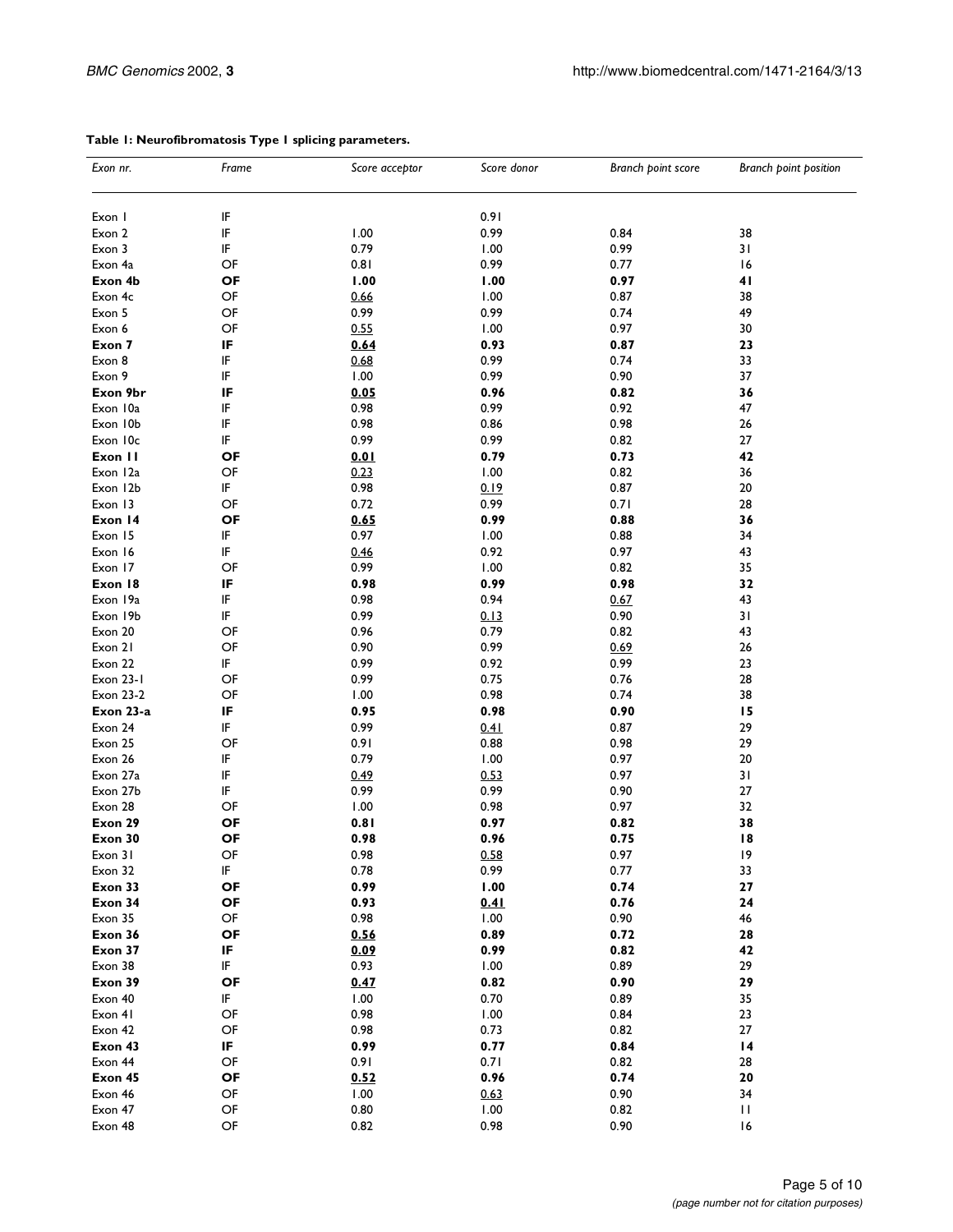| Exon 48 a                  | ΙF | 0.16 | 0.90     | 0.89 | 32              |
|----------------------------|----|------|----------|------|-----------------|
| Exon 49                    | OF | 1.00 |          | 0.78 | 24              |
| NFI-insE4a-2               | OF | 0.51 | 0.99     | 0.90 | 10              |
| NFI-∆100_835               | OF | 0.81 | 0.48     | 0.87 | $\overline{13}$ |
| NFI-∆64_1530               | IF |      |          | 0.82 | 30              |
| NFI-∆1744_2823             | IF |      |          | 0.84 | 20              |
| NFI-∆1760 2916             | OF |      |          | 0.83 | 41              |
| NFI-∆2410_2638             | OF | 0.03 | 1.00     | 0.69 | 24              |
| NFI-∆2618_2850             | OF | 0.99 | 0.95     | 0.82 | 35              |
| NFI-∆2671_3086             | OF |      |          | 0.77 | 20              |
| NFI-∆2761_3258             | IF | 0.81 | 0.07     | 0.77 | 25              |
| NFI- $\triangle$ 3315_3353 | IF |      | 0.13     | 0.80 | 41              |
| NFI-                       | IF | 0.76 | 0.99     | 0.92 | 32              |
| 3975+10325ins78            |    |      |          |      |                 |
| NF1-4515-14ins14           | OF | 0.92 | 1.00     | 0.97 | 17              |
| NFI-                       | OF | 0.01 | 0.93     | 0.77 | 22              |
| 4772+48940ins89            |    |      |          |      |                 |
| NFI-                       | IF | 0.14 | 0.98     | 0.90 | 30              |
| 4772+15759ins51            |    |      |          |      |                 |
| NFI-∆4773_5065             | OF | 0.84 | 0.99     | 1.00 | 37              |
| NFI-△5152_6937             | OF | 0.47 | 0.72     | 0.82 | 24              |
| NFI-△5206 6937             | OF | 0.47 | 0.98     | 0.82 | 24              |
| NFI-∆5701_6946             | OF |      |          | 0.82 | 33              |
| NF1-5749+3800ins67         | OF | 0.28 | 0.35     | 0.89 | 28              |
| NFI-△6365 6479             | OF | 0.82 | 1.00     | 0.69 | 17              |
| NFI-∆6859_6934             | OF |      | 0.99     | 0.82 | 21              |
| NFI-                       | IF | 0.52 | 0.95     | 0.78 | 44              |
| 7126+4386ins111            |    |      |          |      |                 |
| NFI-∆7605_7675             | OF | 0.91 | $\prime$ | 0.82 | 22              |
| NF1-8314+1584ins77         | OF | 0.99 | 0.92     | 0.80 | 20              |
|                            |    |      |          |      |                 |

|  |  |  | Table 1: Neurofibromatosis Type 1 splicing parameters. (Continued) |  |
|--|--|--|--------------------------------------------------------------------|--|
|  |  |  |                                                                    |  |

'/': No score can be obtained by SSPNN, not even at the lowest threshold. Exons in bold were detected to skip as individual exon in some transcripts. Underscored scores have values of <0.70.

**Table 2: Mean splicing parameters for exons that splice out in part of the mRNA (A) versus the mean of all** *NF1* **exons (B).**

|                 | acceptor score |                    | donor score |                    | branch point<br>score |                    |
|-----------------|----------------|--------------------|-------------|--------------------|-----------------------|--------------------|
| mean<br>p-value | A<br>0.63      | в<br>0.81<br>0.030 | А<br>0.90   | в<br>0.88<br>0.704 | А<br>0.83             | в<br>0.85<br>0.411 |

[2](#page-3-0)) was not significantly lower ( $p = 0.411$ ) for the exons associated with skipping.

#### *Role of secondary structure in splice site selection*

Recently, it was suggested that *NF1* exon skipping events could be explained by structural alterations in possible higher free-energy structures of the pre-mRNA at the donor site [19]. Here in, it was hypothesised that when an alternative structure is too different from the lowest freeenergy structure (ground state) this sequence is not recognised by the splicing machinery and that, as a consequence, the corresponding exon becomes skipped. We further elaborated this hypothesis by comparing the lowest free energy structures of the donor- and acceptor sites of *all* exons that were prone to skipping (bold in Table [1](#page-3-0)) to their first higher free-energy structures using the mfold program [26,27]. Some structures showed remarkable alterations between both energy states, but many others did not at all. A representative example is given in figure 3 where a striking structural change was found between the energy states of the donor of exon 7 (Fig. 3A,3B). On the other hand, very similar structures were obtained for the donor of exon 4b (Fig. 3C,3D) although this exon was shown to be skipped in a significant part of the mRNA in several tissues (unpublished results) using the highly accurate real-time PCR technique [28]. Moreover, when the window is displaced over a few nucleotides, as exemplified here for exon 8, the ground state alters considerably, (Fig. 3E,3F), demonstrating the difficulty of assigning sig-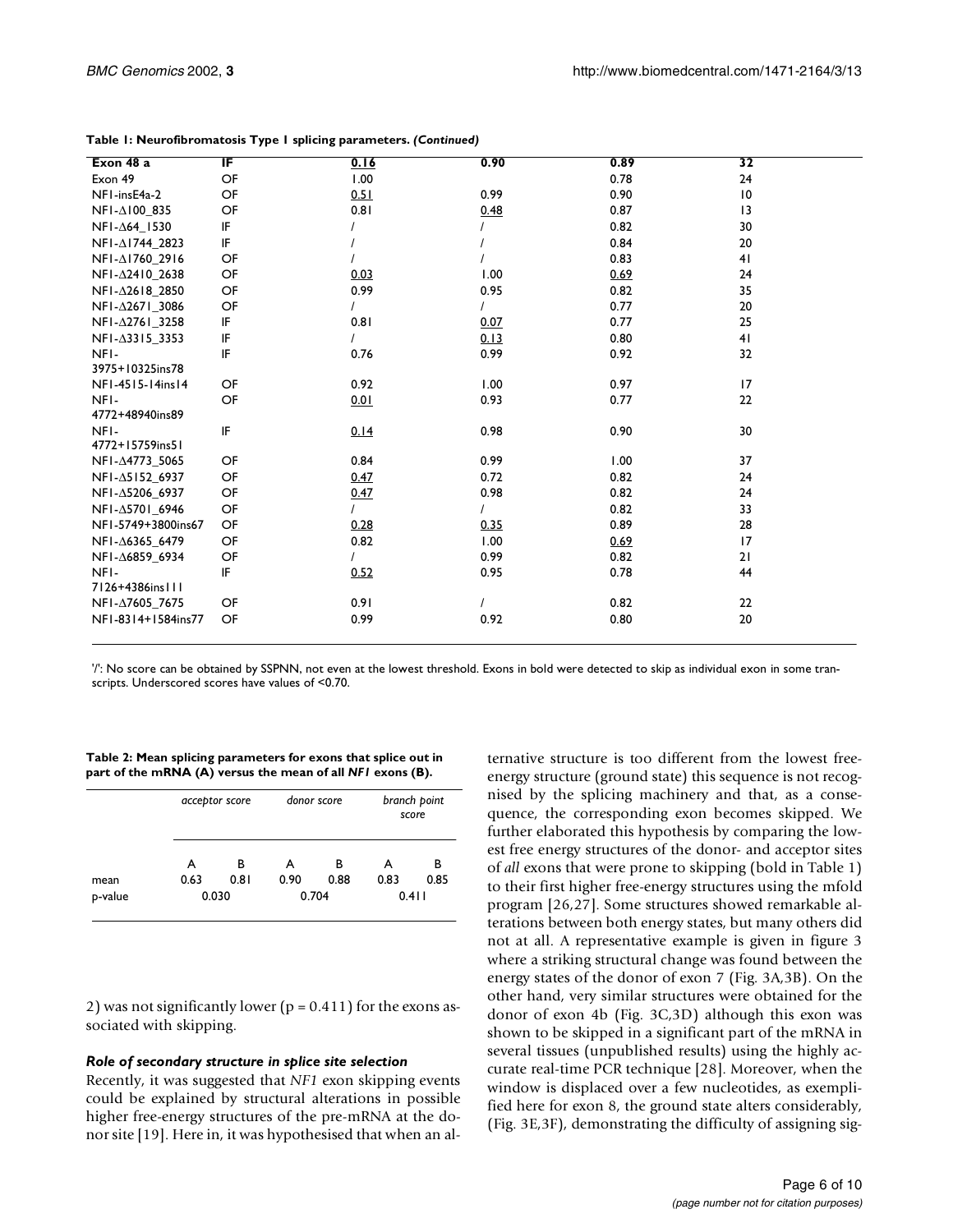

#### **Figure 3**

**Simulations of secondary structure.** Secondary structure of the sequence surrounding the donor site of exon 7 (A, B), exon 4b (C, D) and exon 8 (E-F). A and C: lowest free-energy structures; B and D: first higher energy-structure; E and F: prediction using a window of (-50, +50) (E) or (-56, +44) (F) with respect to the splice site.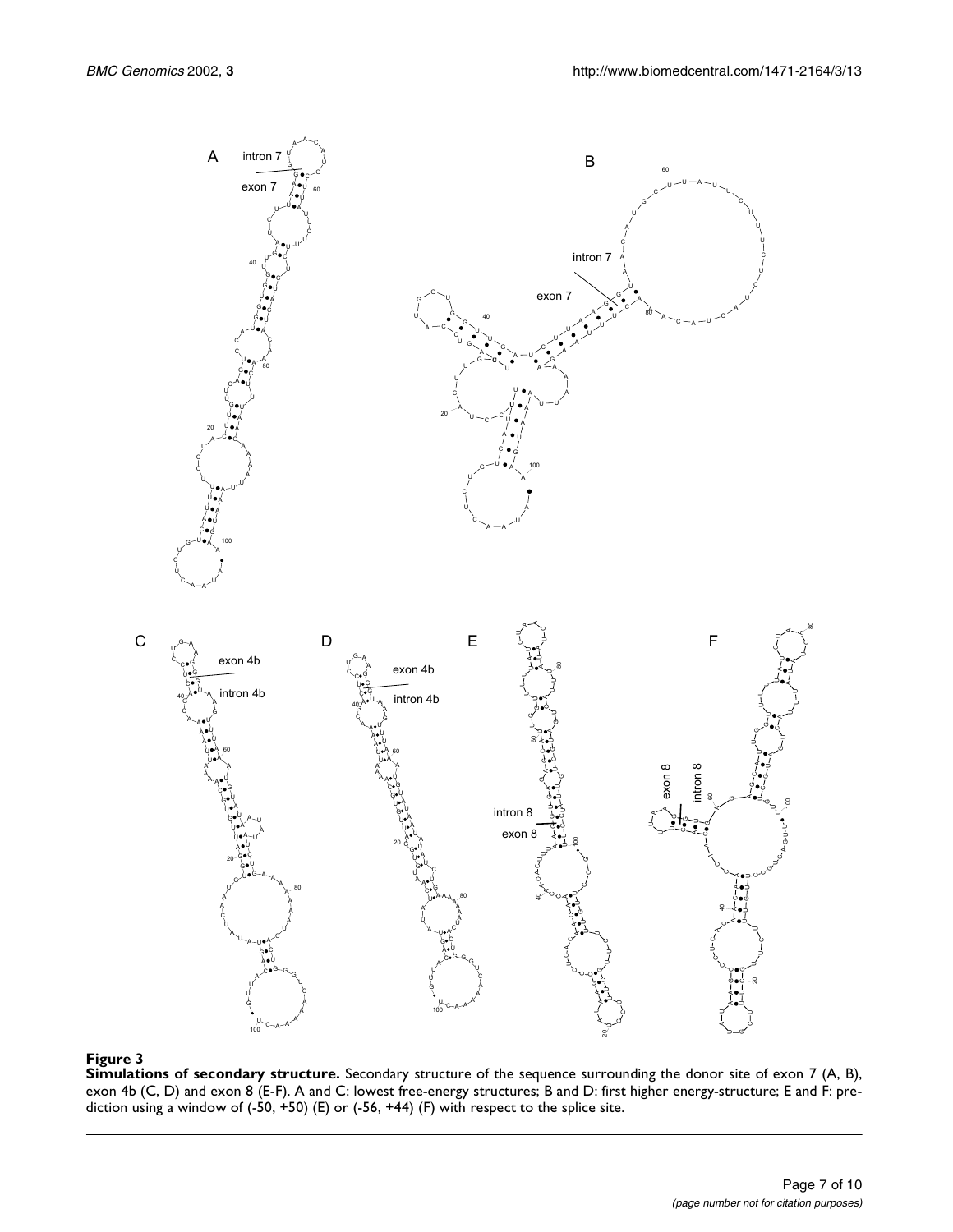nificance to these *in silico* results. These data indicate that one has to be extremely careful when correlating exon skipping events to secondary structure predictions. Limitations of the mathematical model, uncertainties in the thermodynamic parameters and influences of the secondary structure *in vivo* by specific interactions of RNA-protein complexes limit the prediction capacities of secondary structure by these programs.

On the other hand, comparison of the ground state of a mutant donor site, as was done for G1185+1U and G1185+1A in [19], to the higher energy structure of the normal donor is superfluous to explain skipping. It is well known that splice sites mutated at their highly conserved AG-GT bases are not recognised anymore by the splicing machinery since recognition e.g. of the splice donor by the U1snRNP is mainly directed by RNA-RNA base pairing [29,30].

## **Conclusions**

The data presented in this study indicate that splicing in *NF1* is extremely complex. Although several alternative transcripts have been found previously for the *NF1* gene [9–12], we identified multiple *novel NF1* splice variants and made a survey of them. This large catalogue of variants detected in one single gene allowed to perform a comparative analysis of the factors involved in splice regulation in order to explain the observed variants. We performed an extensive analysis of different splicing parameters. These include the strength of the 5' and 3' splice site, the branch point strength and secondary structure predictions at the donor and acceptor site. On the basis of the analysed features we can conclude that an interplay of various factors is involved in regulation of *NF1* splicing. Competition between the alternative splice sites depends on the relative quality of the different constitutive splice signals and we found that the acceptor strength probably plays a major role in this regulation. The functional significance of the transcripts identified in this study still remains unclear. What fraction of the splicing represents 'noise', caused by the relaxation of the RNA splicing, is currently unknown. Although the RNA was extracted immediately after blood drawing, excluding as far as possible influences due to stress factors, some splice events occurred at non-consensus splice sites and probably represent 'aberrant' splicing. However, some of these novel identified transcripts could potentially encode proteins of different sizes and may have distinct roles. Further research was started to analyse tissue-specific expression of several transcripts. Preliminary results show that some transcripts are highly expressed in specific tissues, demonstrating that splicing in *NF1* may be regulated in a tissue specific manner. Further analysis of these transcripts is needed and it will remain a challenging task to elucidate the biological significance of all of them.

## **Materials and methods** *RNA isolation and cDNA preparation*

RNA was isolated from fresh blood leukocytes from two normal individuals using TRIzol LS Reagent (Invitrogen) according to the manufacturer's instructions. RNA extraction was performed immediately after blood drawing, excluding as far as possible influences due to stress factors. Total RNA (2 µg) was reverse transcribed using Super-Script II Reverse transcriptase (Invitrogen) and random hexamers (Amersham Biosciences).

## *RT-PCR library formation and PCR analysis*

Primers used for the amplification of the total *NF1* cDNA in 5 overlapping fragments were as described [17]. Reactions were performed as described [13]. The PCR products were cloned in the pCR2.1-TOPO-vector (Invitrogen) and transformed into TOP-10F' cells. The colonies were lysed and the subcloned fragments were reamplified with the same primers. The five *NF1* fragments (NF1-F1 to NF1-F5) were digested subsequently with different restriction enzymes: *Scrf*I, *Sty*I, and *Bsr*I for NF1-F1, *Hae*III and *Ava*II for NF2-F2, *Hae*II for NF1-F3 and NF1-F5, and *Ava*II for NF1- F4. All transcripts with a different restriction pattern were sequenced (primer sequences available upon request) using the Thermo Sequenase fluorescent labelled primer cycle sequencing kit (Amersham Biosciences) and analysed on an ALF-express automated DNA sequencer (Amersham Biosciences).

### *Nomenclature for the description of the different NF1 transcripts*

In order to clearly describing the identity (ID) of the transcripts, following nomenclature was used:

• The ID of all transcript variants start with 'NF1' followed by '-'.

• Sequence changes are all described at the RNA level, with  $1 =$  first base of methionine (ATG) at the start. Numbering system for insertions are based on the *NF1* genomic sequence (Genbank Accession Nr. AC004526).

• Deletions are designated with the symbol '∆', insertions with 'ins'.

• Deletions are described with a '\_' separating the first and the last deleted exon.

• Skipping of a complete exon is designated by an 'E' preceding the exon number. Two consecutive deleted exons are separated by '/'. When more than two consecutive exons were deleted, the first and the last deleted exon are separated by a '\_' character, non-consecutive exons are separated by a ',' character to indicate that intermediate exons are not deleted.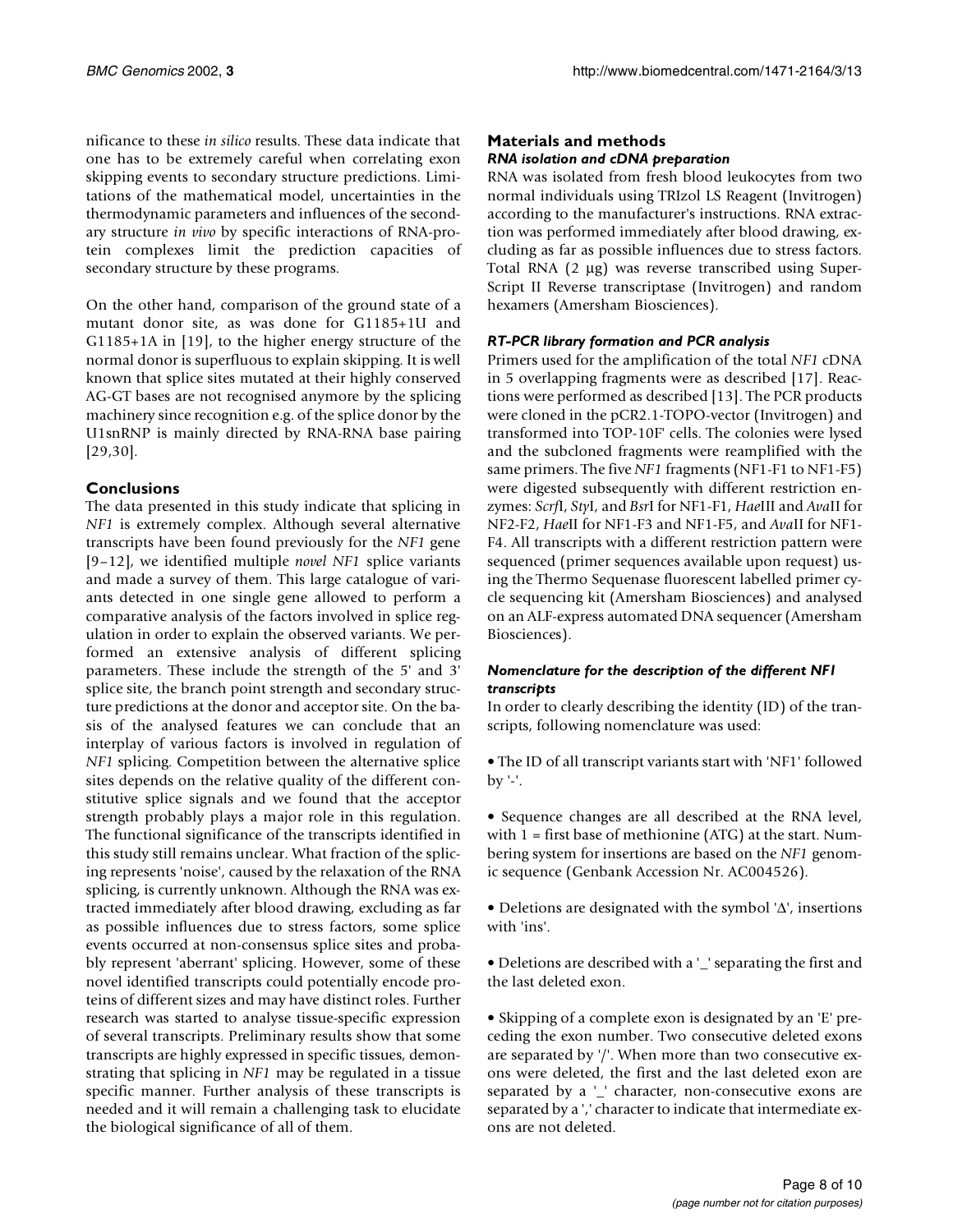• Insertions are described by a '+' or a '-' after the nucleotide flanking the insertion site, followed by the position of the first inserted nucleotide of the intron (beginning of  $\text{intron} = +1$ , for insertions flanking the acceptor site: end of preceding intron = -1), followed by 'ins' and the length of the inserted sequence.

• Insertions of a complete intron are designated by 'IVS' preceding the intron number.

• When more than one change was detected, these changes are described between square brackets, separated by a ',' character.

#### *Splice site scores*

[The sequence environment of all donor- and acceptor](http://www.fruitfly.org/seq_tools/splice.html) sites was analysed using Splice Site Prediction by Neural Network (SSPNN, URL address: [http://www.fruitfly.org/ seq\_tools/splice.html] ).

#### *Branch point scores*

We searched for branch point sequences in a window of - 50, -10 with respect to the acceptor site. A program was written in DELPHI to calculate the strength of a branch point. Every 5-nucleotide sequence within the window was evaluated as a potential branch point. The 'standard' branch point sequence weight-table [4] was used to assign a score at every 5-nucleotide sequence within the window. The computed score reflects how closely it resembles known branch point sequences. The sequence with the highest score was selected as the 'putative' branch point.

#### *Secondary structures*

The mfold computer program version 3.0 [http://bioinfo.math.rpi.edu/~mfold/rna/form1.cgi] was used to pre[dict the RNA secondary structure and to calculate the](http://bioinfo.math.rpi.edu/~mfold/rna/form1.cgi) folding free energy [26,27]. We have computed the minimum-free-energy structures from all the donor- and ac[ceptor sites of the 60 exons of](http://bioinfo.math.rpi.edu/~mfold/rna/form1.cgi) *NF1* within a window of 100 bp. It has been proposed [31] that there is a window of about 100 nucleotides after transcription where the pre-mRNA is free to fold. The size of this window would be defined by the time taken for the protein complexes to bind as the nascent RNA emerges.

#### *Statistical analysis*

The one-way ANOVA test was used to assess significance in the comparison of mean values.

#### **Acknowledgements**

Ina Vandenbroucke was supported by a grant of the Ghent University (BOF 01107799 and 011D3801). We thank Katharina Wimmer from the University of Vienna for helpful discussions.

#### **References**

- 1. [Lopez AJ:](http://www.ncbi.nlm.nih.gov/entrez/query.fcgi?cmd=Retrieve&db=PubMed&dopt=Abstract&list_uids=9928482) **Alternative splicing of pre-mRNA: developmental consequences and mechanisms of regulation.** *Annu Rev Genet* 1998, **32:**279-305
- 2. [Smith CW, Valcarcel J:](http://www.ncbi.nlm.nih.gov/entrez/query.fcgi?cmd=Retrieve&db=PubMed&dopt=Abstract&list_uids=10916158) **Alternative pre-mRNA splicing: the logic of combinatorial control.** *Trends Biochem Sci* 2000, **25:**381-388
- 3. [Staley JP, Guthrie C:](http://www.ncbi.nlm.nih.gov/entrez/query.fcgi?cmd=Retrieve&db=PubMed&dopt=Abstract&list_uids=9476892) **Mechanical devices of the spliceosome: motors, clocks, springs, and things.** *Cell* 1998, **92:**315-326
- 4. [Harris NL, Senapathy P:](http://www.ncbi.nlm.nih.gov/entrez/query.fcgi?cmd=Retrieve&db=PubMed&dopt=Abstract&list_uids=2349097) **Distribution and consensus of branch point signals in eukaryotic genes: a computerized statistical analysis.** *Nucleic Acids Res* 1990, **18:**3015-3019
- 5. [Shapiro MB, Senapathy P:](http://www.ncbi.nlm.nih.gov/entrez/query.fcgi?cmd=Retrieve&db=PubMed&dopt=Abstract&list_uids=3658675) **RNA splice junctions of different classes of eukaryotes: sequence statistics and functional implications in gene expression.** *Nucleic Acids Res* 1987, **15:**7155-7174
- 6. [Dominski Z, Kole R:](http://www.ncbi.nlm.nih.gov/entrez/query.fcgi?cmd=Retrieve&db=PubMed&dopt=Abstract&list_uids=1944277) **Selection of splice sites in pre-mRNAs with short internal exons.** *Mol Cell Biol* 1991, **11:**6075-6083
- 7. [Balvay L, Libri D, Fiszman MY:](http://www.ncbi.nlm.nih.gov/entrez/query.fcgi?cmd=Retrieve&db=PubMed&dopt=Abstract&list_uids=8489523) **Pre-mRNA secondary structure and the regulation of splicing.** *Bioessays* 1993, **15:**165-169
- 8. [Riccardi VM:](http://www.ncbi.nlm.nih.gov/entrez/query.fcgi?cmd=Retrieve&db=PubMed&dopt=Abstract&list_uids=6796886) **Von Recklinghausen neurofibromatosis.** *N Engl J Med* 1981, **305:**1617-1627
- 9. [Gutmann DH, Geist RT, Rose K, Wright DE:](http://www.ncbi.nlm.nih.gov/entrez/query.fcgi?cmd=Retrieve&db=PubMed&dopt=Abstract&list_uids=7780179) **Expression of two new protein isoforms of the neurofibromatosis type 1 gene product, neurofibromin, in muscle tissues.** *Dev Dyn* 1995, **202:**302-311
- 10. [Gutmann DH, Zhang Y, Hirbe A:](http://www.ncbi.nlm.nih.gov/entrez/query.fcgi?cmd=Retrieve&db=PubMed&dopt=Abstract&list_uids=10553997) **Developmental regulation of a neuron-specific neurofibromatosis 1 isoform.** *Ann Neurol* 1999, **46:**777-782
- 11. [Park VM, Kenwright KA, Sturtevant DB, Pivnick EK:](http://www.ncbi.nlm.nih.gov/entrez/query.fcgi?cmd=Retrieve&db=PubMed&dopt=Abstract&list_uids=9856477) **Alternative splicing of exons 29 and 30 in the neurofibromatosis type 1 gene.** *Hum Genet* 1998, **103:**382-385
- 12. [Suzuki H, Takahashi K, Kubota Y, Shibahara S:](http://www.ncbi.nlm.nih.gov/entrez/query.fcgi?cmd=Retrieve&db=PubMed&dopt=Abstract&list_uids=1339276) **Molecular cloning of a cDNA coding for neurofibromatosis type 1 protein isoform lacking the domain related to ras GTPase-activating protein.** *Biochem Biophys Res Commun* 1992, **187:**984-990
- 13. [Messiaen LM, Callens T, Mortier G, Beysen D, Vandenbroucke I, Van](http://www.ncbi.nlm.nih.gov/entrez/query.fcgi?cmd=Retrieve&db=PubMed&dopt=Abstract&list_uids=10862084) [Roy N, Speleman F, De Paepe A:](http://www.ncbi.nlm.nih.gov/entrez/query.fcgi?cmd=Retrieve&db=PubMed&dopt=Abstract&list_uids=10862084) **Exhaustive mutation analysis of the NF1 gene allows identification of 95% of mutations and reveals a high frequency of unusual splicing defects.** *Hum Mutat* 2000, **15:**541-555
- 14. [Ars E, Serra E, de la Luna S, Estivill X, Lazaro C:](http://www.ncbi.nlm.nih.gov/entrez/query.fcgi?cmd=Retrieve&db=PubMed&dopt=Abstract&list_uids=10684924) **Cold shock induces the insertion of a cryptic exon in the neurofibromatosis type 1 (NF1) mRNA.** *Nucleic Acids Res* 2000, **28:**1307-1312
- 15. [Wimmer K, Eckart M, Rehder H, Fonatsch C:](http://www.ncbi.nlm.nih.gov/entrez/query.fcgi?cmd=Retrieve&db=PubMed&dopt=Abstract&list_uids=10798360) **Illegitimate splicing of the NF1 gene in healthy individuals mimics mutation-induced splicing alterations in NF1 patients.** *Hum Genet* 2000, **106:**311-313
- 16. Thomson SAM, Wallace MR: **RT-PCR splicing analysis of the NF1 open reading frame.** *Hum Genet* 2002, **110:**495-502
- 17. [Heim RA, Kam-Morgan LN, Binnie CG, Corns DD, Cayouette MC,](http://www.ncbi.nlm.nih.gov/entrez/query.fcgi?cmd=Retrieve&db=PubMed&dopt=Abstract&list_uids=7655472) [Farber RA, Aylsworth AS, Silverman LM, Luce MC:](http://www.ncbi.nlm.nih.gov/entrez/query.fcgi?cmd=Retrieve&db=PubMed&dopt=Abstract&list_uids=7655472) **Distribution of 13 truncating mutations in the neurofibromatosis 1 gene.** *Hum Mol Genet* 1995, **4:**975-981
- 18. [Messiaen LM, Callens T, Roux KJ, Mortier GR, De Paepe A, Abramo](http://www.ncbi.nlm.nih.gov/entrez/query.fcgi?cmd=Retrieve&db=PubMed&dopt=Abstract&list_uids=11258625)[wicz M, Pericak-Vance MA, Vance JM, Wallace MR:](http://www.ncbi.nlm.nih.gov/entrez/query.fcgi?cmd=Retrieve&db=PubMed&dopt=Abstract&list_uids=11258625) **Exon 10b of the NF1 gene represents a mutational hotspot and harbors a recurrent missense mutation Y489C associated with aberrant splicing.** *Genet Med* 1999, **1:**248-253
- Kaufmann D, Leistner W, Kruse P, Kenner O, Hoffmeyer S, Hein C, [Vogel W, Messiaen L, Bartelt B:](http://www.ncbi.nlm.nih.gov/entrez/query.fcgi?cmd=Retrieve&db=PubMed&dopt=Abstract&list_uids=11888927) **Aberrant splicing in several human tumors in the tumor suppressor genes neurofibromatosis type 1, neurofibromatosis type 2, and tuberous sclerosis 2.** *Cancer Res* 2002, **62:**1503-1509
- 20. [Ars E, Serra E, Garcia J, Kruyer H, Gaona A, Lazaro C, Estivill X:](http://www.ncbi.nlm.nih.gov/entrez/query.fcgi?cmd=Retrieve&db=PubMed&dopt=Abstract&list_uids=10607834) **Mutations affecting mRNA splicing are the most common molecular defects in patients with neurofibromatosis type 1.** *Hum Mol Genet* 2000, **9:**237-247
- 21. [Berget SM:](http://www.ncbi.nlm.nih.gov/entrez/query.fcgi?cmd=Retrieve&db=PubMed&dopt=Abstract&list_uids=7852296) **Exon recognition in vertebrate splicing.** *J Biol Chem* 1995, **270:**2411-2414
- 22. [Romano M, Marcucci R, Baralle FE:](http://www.ncbi.nlm.nih.gov/entrez/query.fcgi?cmd=Retrieve&db=PubMed&dopt=Abstract&list_uids=11160920) **Splicing of constitutive upstream introns is essential for the recognition of intra-exonic suboptimal splice sites in the thrombopoietin gene.** *Nucleic Acids Res* 2001, **29:**886-894
- 23. [Chu CS, Trapnell BC, Curristin S, Cutting GR, Crystal RG:](http://www.ncbi.nlm.nih.gov/entrez/query.fcgi?cmd=Retrieve&db=PubMed&dopt=Abstract&list_uids=7684646) **Genetic basis of variable exon 9 skipping in cystic fibrosis transmembrane conductance regulator mRNA.** *Nat Genet* 1993, **3:**151- 156